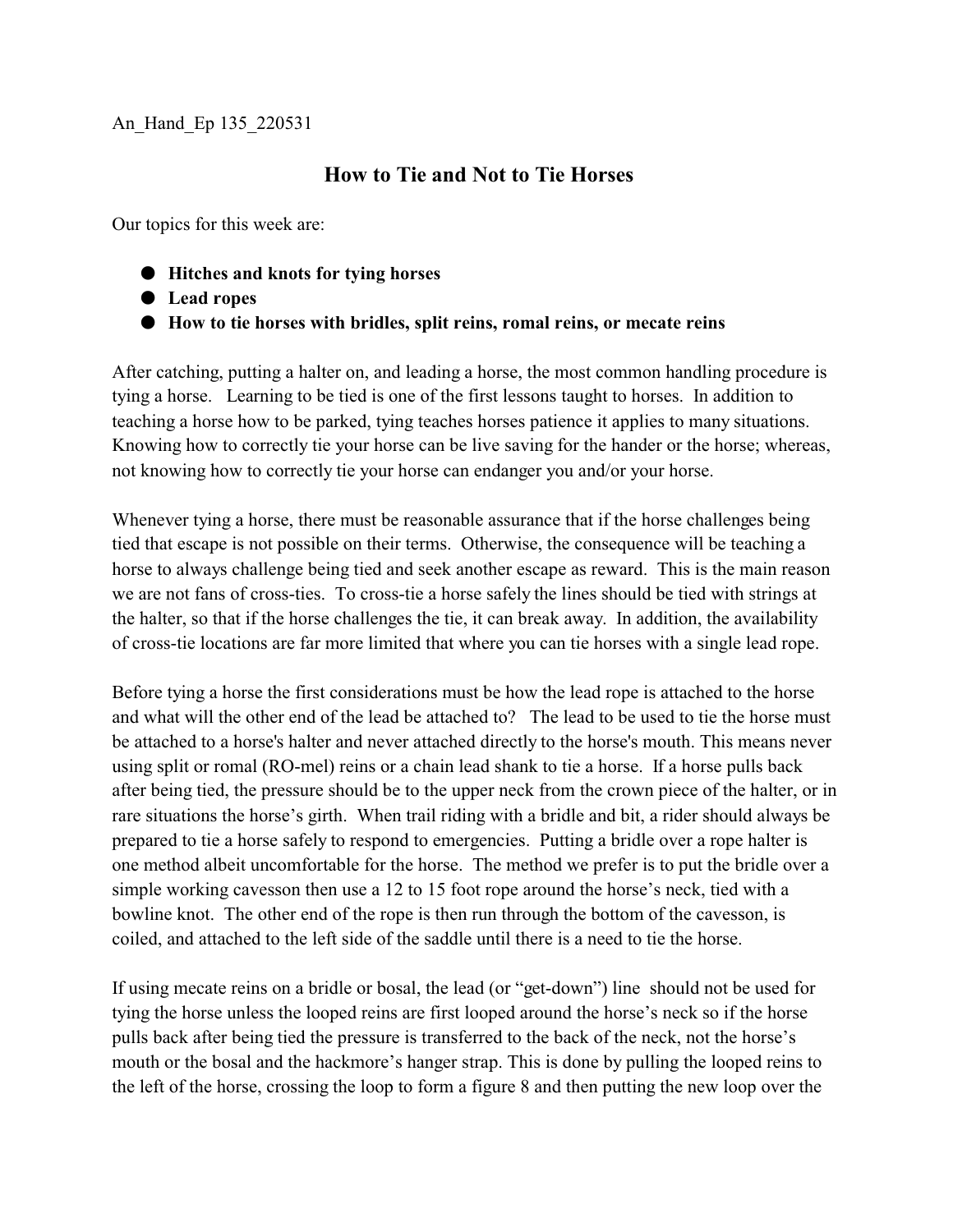horse's neck. The lead line is then wrapped around the lower aspect of the double neck loops at least twice forming a half-hitch with each wrap. The double loops around the neck cannot be loose enough to allow the loops to fall off if the horse lowers its head. If needed, add more wraps with half hitches around the double neck loops should be created until the diameter of the double loops are reduced sufficiently to keep the loops from falling over the horse's head.

Objects that a horse is tied to must be stationary and stout. it should be able to withstand the weight of the horse plus it's pulling power or roughly 3000 lb of pressure from an average horse. The level at which it is tied needs to be higher than the horse's withers to reduce its pulling power and potential injury to its neck as well as its ability to lift what it's tied to out of the ground. For example, horses should never be tied to a metal T post or a horse trailer that is not attached to a parked towing vehicle. Since tied horses may suddenly and forcefully challenge being tied at any time, handlers must never try to slip underneath a tied horse's lead rope. If they do, they risk causing a horse to pull back and then lunge forward on top of the handler.

The halter and lead rope must also be able to withstand a horse's attempt to escape from being tied. Halters with metal connections usually break at a metal connection. Lead ropes with metal clamps or snaps usually break at the metal clamp or snap. Nylon rope halters and lead ropes connected by a sheet bend hitch are the strongest means of resisting a horse's challenge to being tied.

Halter-broke horses should be tied in trailers to limit dangerous shifting of the trailer while traveling work and intrusion on a horse's travel mates' personal space. However, the horse should be tied a distance that allows it to lower its head below its withers but not below its knees. This prevents the horse's head from getting dangerously low in a moving trailer but low enough to clear its airways. We like Blocker tie rings in trailers because these can be quickly fastened and easily released. They will also permit more slack if pulled on with force allowing a horse in a trailer accident more room to move its head after a wreck. Blocker tie rings can also be an excellent means of safely and humanely teaching horses not to pull back when tied.

Horses are claustrophobic and need to be able to move their head up and down, but they should not be able to accidentally put a front leg over the tied lead rope. Therefore, the lead rope should be tied about 2 to 3 feet from the horse's nose.

The surface of the lead rope affects the security of the tie. Smooth surfaced lead ropes are comfortable for the handler's hands, but they allow hitches to pull loose more easily than a laid (twisted) rope. Cotton twisted ropes are also easy on the hands but will hold hitches securely. When a horse pulls back on a tie with all its weight, the hitch can bind. This is one of the situations that necessitate good handlers to always carry a sharp knife to release a horse from a dangerous emergency.